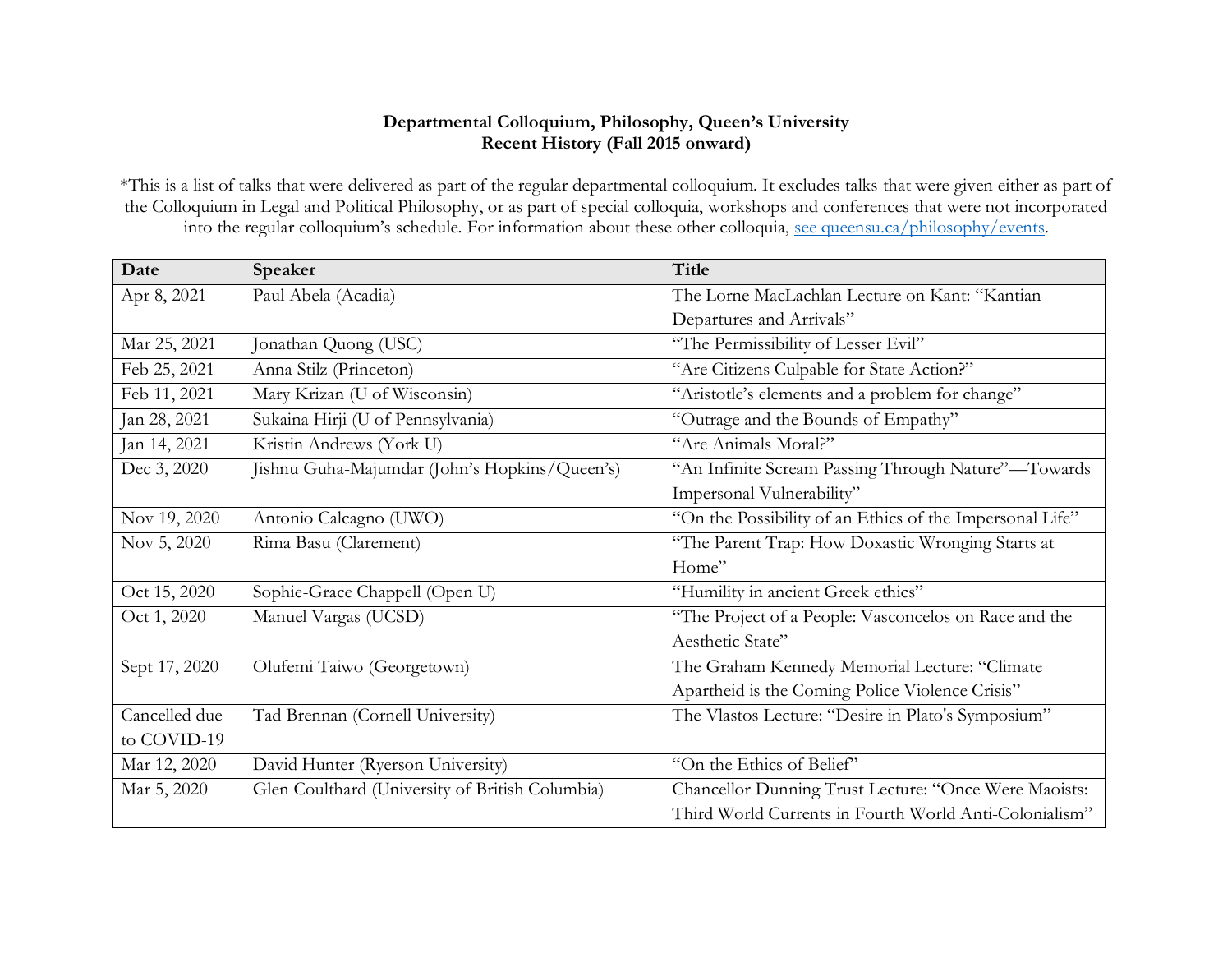| Feb 27, 2020   | Henry Laycock (Queen's University)                    | "Against the Metaphysics of Modernity: metachemistry      |
|----------------|-------------------------------------------------------|-----------------------------------------------------------|
|                |                                                       | and Quine's forbidden insights"                           |
| Feb 11, 2020   | Bartek Chomanski (Western University)                 | PIAI Special Colloquium Series: "Mind Design and the      |
|                |                                                       | Ethics of Parenting"                                      |
| Feb 6, 2020    | Catherine Stinson (University of Bonn & University of | PIAI Special Colloquium Series: "Algorithms are Not       |
|                | Cambridge)                                            | Neutral: Bias in Recommender Systems"                     |
| Jan 30, 2020   | Owen King (University of Twente)                      | PIAI Special Colloquium Series: "Self-fulfilling Prophecy |
|                |                                                       | in Practical and Automated Prediction"                    |
|                | Helen Humphreys (Poet) & Christine Sypnowich          | "Notes From A Biscuit Tin: Poetry and Philosophy in       |
|                | (Queen's University)                                  | Conversation: On the Theme of 'Children"                  |
| Nov 28, 2019   | Lorne Maclachlan (Queen's University)                 | "Is There a Place for Consciousness?"                     |
| Nov 21, 2019   | Brendan de Kenessey (University of Toronto)           | "What Makes Reasons Moral?"                               |
| Nov 14, 2019   | Erin Beeghly (The University of Utah)                 | "Stereotyping and Discrimination: Their Relationship and  |
|                |                                                       | Why It Matters"                                           |
| Nov 7, 2019    | Peter Diestch (Université de Montréal)                | "Just returns from capitalist production"                 |
| Oct 31, 2019   | Julia Gibson (Queen's University)                     | "Exploring Transformative Interspecies Justice: Taking    |
|                |                                                       | Cues from Narrative, Practice, and Theory"                |
| Oct 17, 2019   | David Bakhurst (Queen's University)                   | "Habit"                                                   |
| Oct 10, 2019   | Frederick Schauer (University of Virginia School of   | "Rightful Deprivations of Rights"                         |
|                | Law)                                                  |                                                           |
| Oct 3, 2019    | Luvell Anderson (Syracuse University)                 | Racial Realities                                          |
| Sept 26, 2019  | Regini Rini (York University)                         | Microaggression and forward-looking moral responsibility  |
| Sept 19, 2019  | Clare Mac Cumhaill (Durham University)                | The Graham Kennedy Memorial Lecture: "Still Life, A       |
|                |                                                       | Mirror"                                                   |
| Apr 4, 2019    | Lev Marder (Queen's University)                       | "Do employers know too much or can practices of           |
|                |                                                       | ignorance protect women at the workplace?"                |
| Mar 28th, 2019 | José Medina (Northwestern University)                 | Robert Sutherland Visitorship Lecture: "Imagining         |
|                |                                                       | Otherwise: Intersectional Violence and Resistant          |
|                |                                                       | Imaginations"                                             |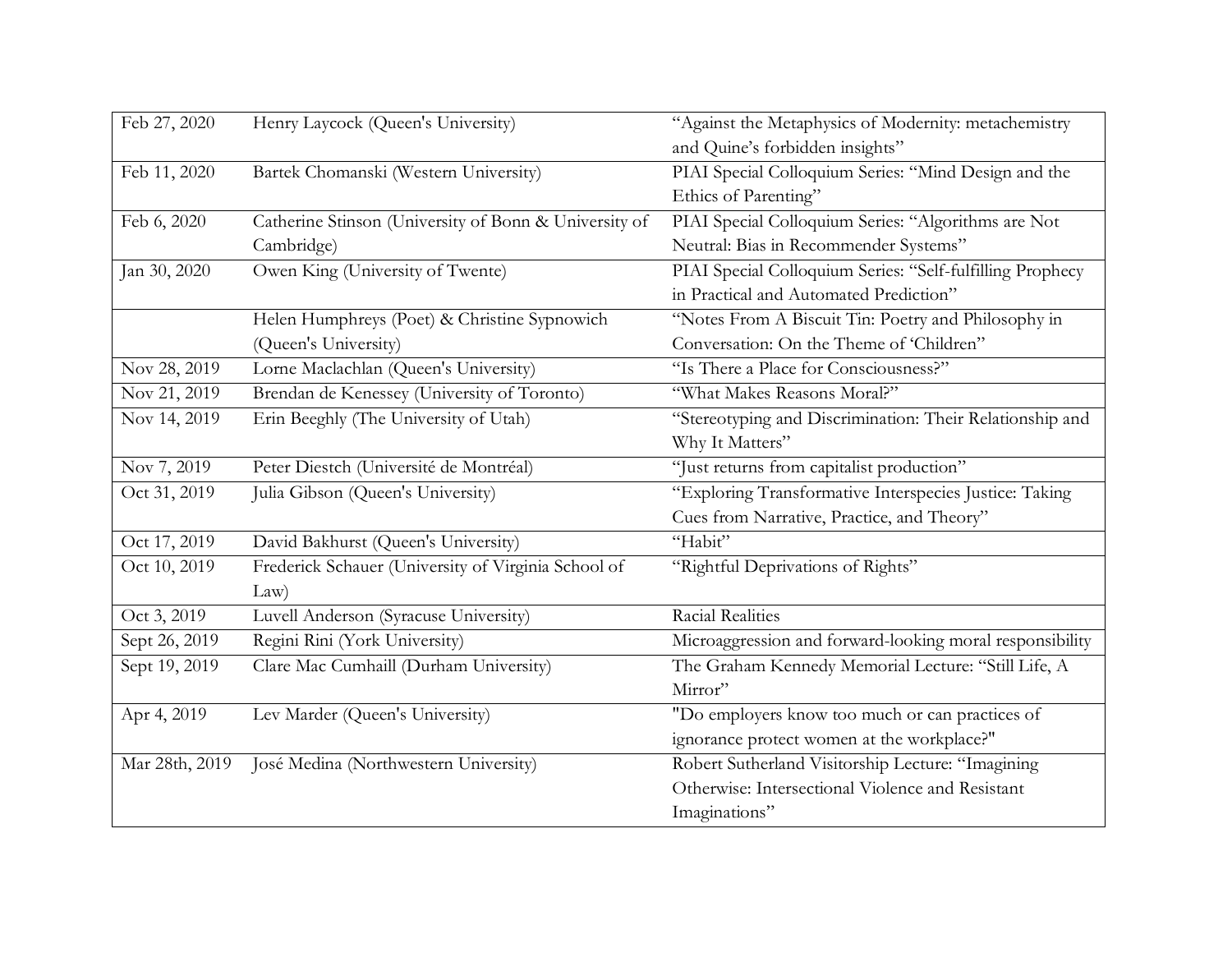| Mar 21st, 2019 | Jamie Shaw (Ryerson University)                   | "Freedom, Social Responsibility, and Funding Policy: A       |
|----------------|---------------------------------------------------|--------------------------------------------------------------|
|                |                                                   | New Conception of Applied and Basic Science"                 |
| Mar 14th, 2019 | Karolina Hübner (University of Toronto)           | "Spinoza on the limits of understanding"                     |
| Feb 28th, 2019 | Alison Peterman (University of Rochester)         | "Margaret Cavendish on motion and mereology"                 |
| Feb 14, 2019   | Dale Matthew (York University)                    | Philosophy of Race Special Colloquium Series: "Racial        |
|                |                                                   | Integration and the Problem of Value"                        |
| Feb 7, 2019    | Axelle Karera (Wesleyan University)               | Philosophy of Race Special Colloquium Series:                |
|                |                                                   | "Necropower and the Politics of Black Fugitive Life"         |
| Jan 31st, 2019 | Agnès Berthelot-Raffard                           | Philosophy of Race Special Colloquium Series: "The           |
|                | (Université du Québec à Montréal)                 | epistemic responsibility of liberal feminist philosophers: a |
|                |                                                   | matter of racial justice?"                                   |
| Jan 24th, 2019 | Meena Krishnamurthy (University of Michigan)      | Philosophy of Race Special Colloquium Series:                |
|                |                                                   | "Overcoming White Blindness"                                 |
| Jan 17, 2019   | Eyo Michael Ewara (Pennsylvania State University) | Philosophy of Race Special Colloquium Series: "Afro-         |
|                |                                                   | pessimism and the Critique of Inclusivity"                   |
| Nov 29, 2018   | Tom Parr (University of Essex)                    | "The Rat Race, Overemployment, and Work Hours"               |
| Nov 15, 2018   | Jeff Moriarty (Bentley University)                | "On the Origin, Content, and Relevance of the Market         |
|                |                                                   | Failures Approach"                                           |
| Nov 8, 2018    | Robert Card (State University of New York Oswego  | "Justification of Conscientious Objections in Medicine"      |
|                | and University of Rochester Medical Center)       |                                                              |
| Nov 1, 2018    | Lorne MacLachlan (Queen's University)             | "In Defence of Empiricism"                                   |
| Oct 18, 2018   | Janice Porteous (Vancouver Island University)     | "Hard-Boiled Sentimentality and the Making of Grim           |
|                |                                                   | Reality in Alistair MacLeod's "In the Fall""                 |
| Oct 11, 2018   | Chris Lebron (John's Hopkins University)          | Chancellor Dunning Trust Lecture: "Race, Injustice, and      |
|                |                                                   | the Burden of Hope"                                          |
| Oct 4, 2018    | Henry Laycock (Queen's University)                | "Being without borders"                                      |
| Sept 27, 2018  | Eva Meijer (University of Amsterdam)              | "The role of language in interspecies politics: Toward a     |
|                |                                                   | theory of political animal voices"                           |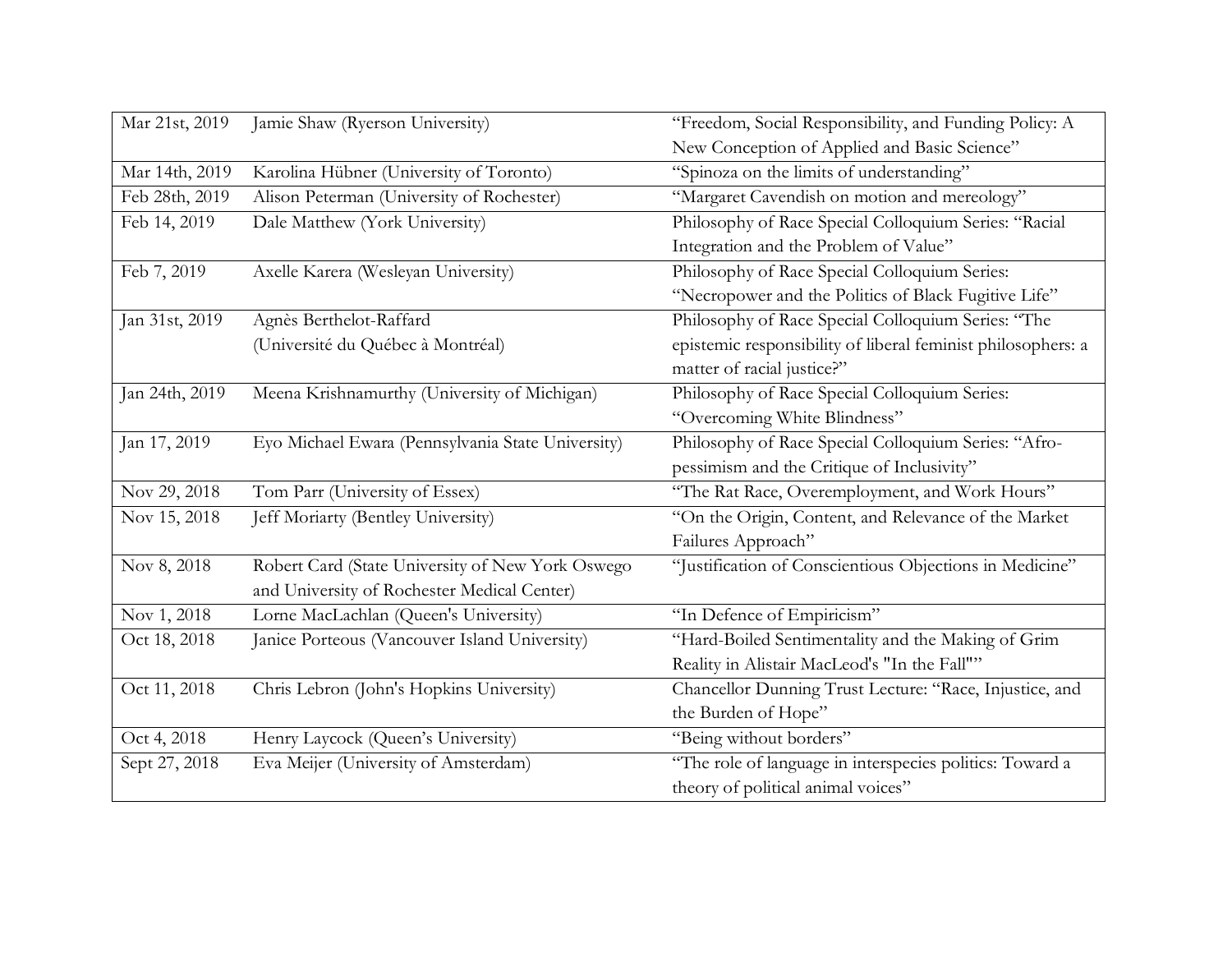| Sept 20,       | Rachael Wiseman (University of Liverpool)             | The Graham Kennedy Memorial Lecture: "The Golden          |
|----------------|-------------------------------------------------------|-----------------------------------------------------------|
| 2018           |                                                       | Age of Female Philosophy? Anscombe, Foot, Midgley and     |
|                |                                                       | Murdoch"                                                  |
| Apr 5, 2018    | Brad Inwood (Yale University)                         | The Vlastos Lecture: "Varieties of Stoicism: The strange  |
|                |                                                       | case of Marcus Aurelius"                                  |
| Mar 29, 2018   | Udo Schuklenk (Queen's University)                    | "Conscientious Objection in Medicine: Accommodation       |
|                |                                                       | versus Professionalism and the Public Good"               |
| Mar 22, 2018   | Pablo Gilabert (Concordia University)                 | "Exploitation, Solidarity, and Dignity"                   |
| Mar 15, 2018   | Charlotte Blattner (Queen's University)               | "Animals Are (Forced) Workers, too" - Individual and      |
|                |                                                       | Collective Self-determination of Working Animals          |
| Mar 8, 2018    | Agnes Tam (Queen's University)                        | "Making Sense of the Authority of Social Norms"           |
| Mar 1, 2018    | Michael Tomasello (Duke University)                   | A Chancellor Dunning Trust Lecture: "Origins of Human     |
|                |                                                       | Cooperation"                                              |
| Feb 8, 2018    | Patti Lenard (University of Ottawa)                   | "The Ethics of Sanctuary in Democratic States"            |
| Feb 6, 2018    | Antonia Peacocke (University of California, Berkeley) | Epistemology Colloquium Series: "Constancy of Belief      |
|                |                                                       | and the Value of Self-Knowledge"                          |
| Feb 1, 2018    | Rima Basu (University of Southern California)         | Epistemology Colloquium Series: "The Moral Stakes of      |
|                |                                                       | Our Beliefs"                                              |
| Jan 25, 2018   | Olivia Bailey (Harvard University)                    | Epistemology Colloquium Series: "In Defense of            |
|                |                                                       | Empathy: The Value of Humane Understanding"               |
| Jan 18, 2018   | Juan Piñeros Glassock (Yale University)               | Epistemology Colloquium Series: "Authoritative            |
|                |                                                       | Knowledge"                                                |
| Jan 11, 2018   | Elliot Paul (Barnard College/Columbia University)     | Epistemology Colloquium Series: "Reasoning Through        |
|                |                                                       | Time: Cartesian Insights"                                 |
| Nov 9, 2017    | Katherine Wayne (University of Ottawa)                | "Defusing the threat of the old with pragmatic bioethics" |
| Nov 2, 2017    | David Murakami Wood (Queen's University,              | "After the Authoritarian Turn: The Long Run to Planetary  |
|                | Sociology)                                            | Surveillance"                                             |
| Oct 26, 2017   | Nigel DeSouza (University of Ottawa)                  | "Pre-reflective ethical know-how"                         |
| Oct 19th, 2017 | Rahul Kumar (Queen's University)                      | "The Value of Accountability"                             |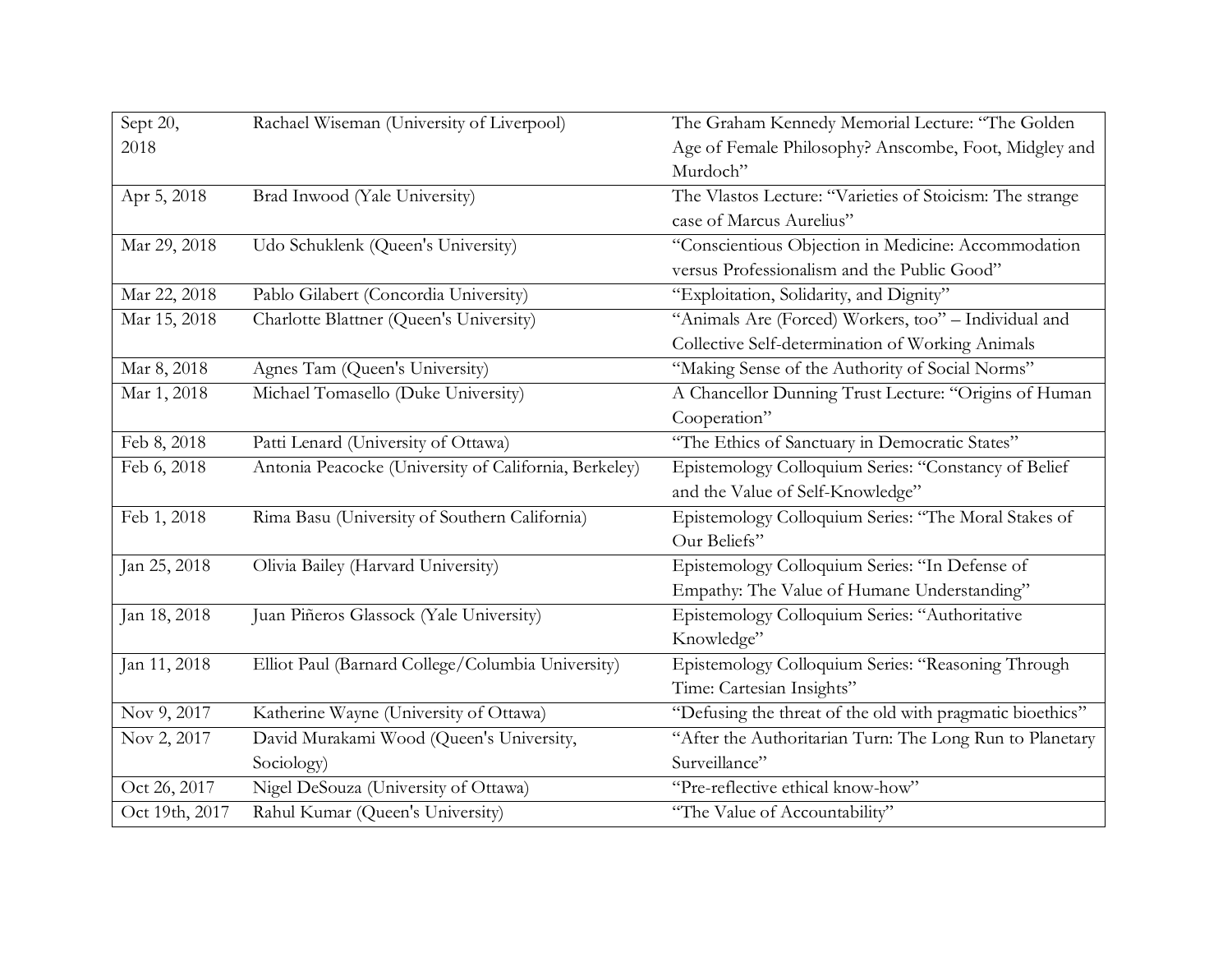| Oct 12th, 2017  | Henry Laycock (Queen's University)                    | "Reality and reference: Metaphysics and the mind-forged |
|-----------------|-------------------------------------------------------|---------------------------------------------------------|
|                 |                                                       | manacles of logic"                                      |
| Oct 5th, 2017   | Benoît Godin (INRS, Montréal)                         | "X-innovation: A Story of Appropriation and             |
|                 |                                                       | Contestation"                                           |
| Sept 28th, 2017 | Henrike Moll (University of Southern California)      | "A Transformative Account of Shared Intentionality"     |
| Sept 21st, 2017 | Mark Kingwell (University of Toronto)                 | The Graham Kennedy Memorial Lecture: "The Decline of    |
|                 |                                                       | Civility and the Collapse of Democracy"                 |
| Apr 6th, 2017   | David Miller (Oxford University / Queen's University) | "The Nature and Limits of the Duty of Rescue"           |
| Mar 30th, 2017  | Christine Sypnowich (Queen's University)              | "Flourishing Children, Flourishing Adults: Families,    |
|                 |                                                       | Equality and the Neutralist-Perfectionist Debate"       |
| Mar 23rd, 2017  | Jason Millar (University of Ottawa)                   | "The Ethics and Governance of Highly Automated          |
|                 |                                                       | Vehicles"                                               |
| Mar 16th, 2017  | Kurt Mertel (Northwestern University / Queen's        | "Self-Appropriation vs. Self-Constitution: Social       |
|                 | University)                                           | Philosophical Reflections on the Self-Relation"         |
| Mar 9th, 2017   | Andrea Kern (Leipzig University)                      | "Kant's Conception of a Self-Conscious Capacity for     |
|                 |                                                       | Knowledge"                                              |
| Mar 2nd, 2017   | Lisa Guenther (Vanderbilt University)                 | "Unmaking and Remaking the World in Long-Term           |
|                 |                                                       | Solitary Confinement"                                   |
| Feb 9th, 2017   | Toby Rollo (University of British Columbia)           | "Carceral Childhood: Exploring the Criminalization of   |
|                 |                                                       | Black and Indigenous Youth"                             |
| Feb 2nd, 2017   | Michael Hannon (Queen's University)                   | "What's the Point of Understanding?"                    |
| Jan 26th, 2017  | Lorne Maclachlan (Queen's University)                 | "Myself and My Universe"                                |
| Jan 19th, 2017  | Steve Macedo (Princeton University)                   | "No Slippery Slopes: Same-Sex Couples, Monogamy &       |
|                 |                                                       | the Future of Marriage"                                 |
| Dec 1st, 2016   | Phil Smolenski (Queen's University)                   | "Stability and the Limits (if any) of Feasibility"      |
| Nov 24th, 2016  | Victor Kumar (University of Toronto)                  | "Reasons for Repugnance"                                |
| Nov 17th, 2016  | Jacqueline Davies (Queen's University)                | "Sex Work, Sexual Exploitation, and Social Justice:     |
|                 |                                                       | Revealing Tensions in 21st Century Prostitution Law     |
|                 |                                                       | Reform"                                                 |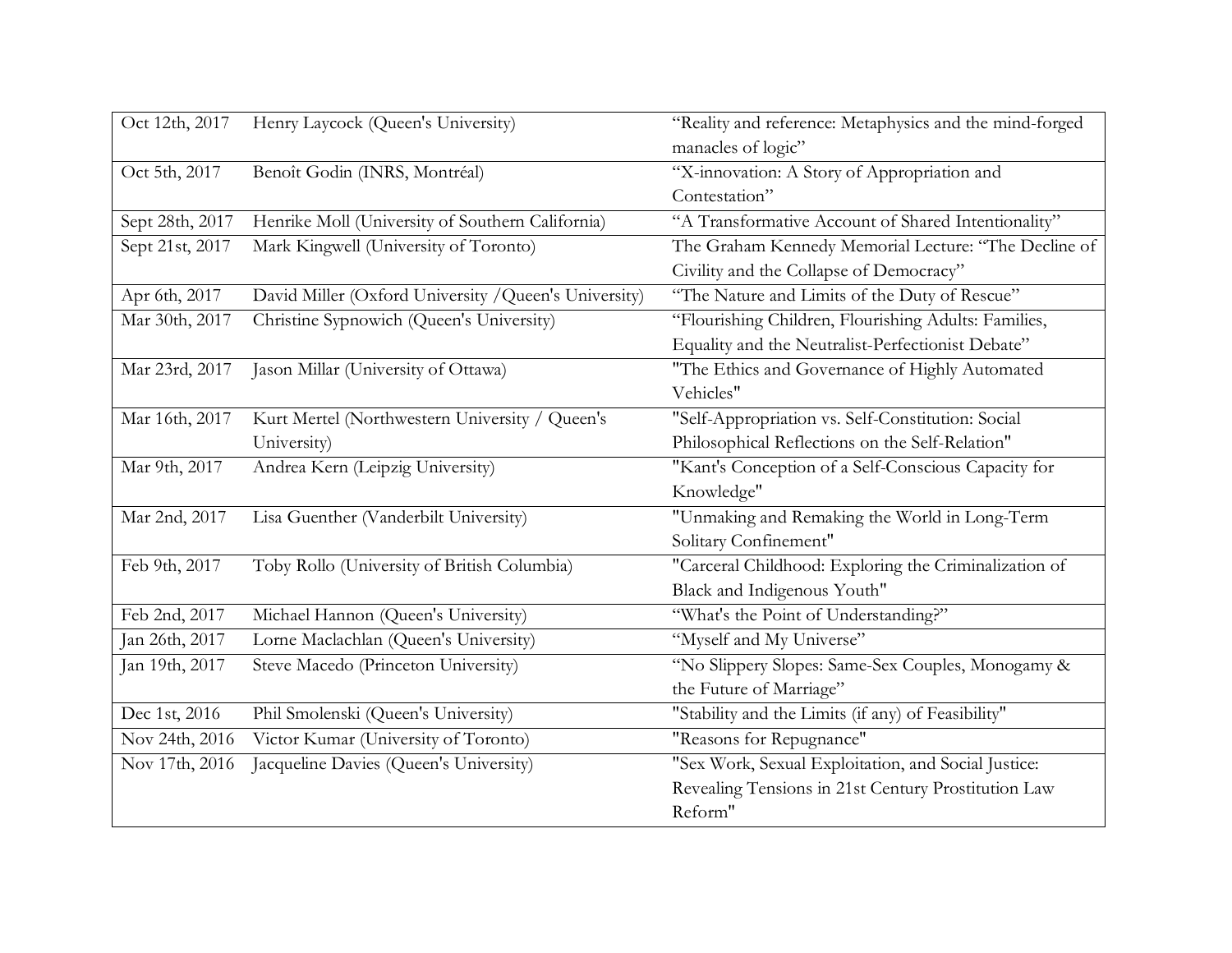| Nov 10th, 2016  | Paul Russell (University of British                     | "Naturalism, Genealogy and Responsibility Scepticism"      |
|-----------------|---------------------------------------------------------|------------------------------------------------------------|
|                 | Columbia/Gothenburg University)                         |                                                            |
| Nov 3rd, 2016   | Josh Milburn (Queen's University)                       | "Confronting Carnivory: The Ethics and Politics of         |
|                 |                                                         | Animals Eating Animals"                                    |
| Oct 27th, 2016  | Kathryn Norlock (Trent University)                      | "Perpetual Struggle: Pessimism, Evils, and Hopeless        |
|                 |                                                         | Situations"                                                |
| Oct 20th, 2016  | Daryn Lehoux (Queen's University, Classics)             | "Is Life Special? Theories of Matter and Soul in           |
|                 |                                                         | Spontaneous Generation"                                    |
| Oct 6th, 2016   | Alexander P.D. Mourelatos (University of Texas,         | The Vlastos Lecture: "Three Critiques of                   |
|                 | Austin)                                                 | Anthropomorphism in Early Greek Philosophy"                |
| Sept 29th, 2016 | Donatella Di Cesare (Sapienza, Rome)                    | "Exiled in Language"                                       |
| Sept 22nd,      | Alice M. Crary (New School for Social Research)         | The Graham Kennedy Memorial Lecture: "Seeing Animal        |
| 2016            |                                                         | Suffering"                                                 |
| Sept 15, 2016   | Shmulik Nili (Australian National University)           | "Integrity, personal and political"                        |
| Mar 31, 2016    | Richard J. Healey (Sheffield University)                | "A Relational Theory of Consent"                           |
| Mar 18, 2016    | Jonathan Dancy (University of Reading / University of   | "Practical shape: In a nutshell"                           |
|                 | Texas at Austin)                                        |                                                            |
| Mar 17th, 2016  | Syliane Charles (Université du Québec à Trois-Rivières) | "Hobbes and Spinoza on Conatus"                            |
| Mar 10, 2016    | Waheed Hussain (University of Toronto)                  | "Pitting People Against Each Other"                        |
| Mar 3, 2016     | Melissa Frankel (Carleton University)                   | "Occasionalism, Knowledge and Agency"                      |
| Feb. 25, 2016   | Angie Pepper (Queen's University)                       | "Human Agency and Nonhuman Animals"                        |
| Feb 4, 2016     | Anthony Fisher (Queen's University)                     | "Donald C. Williams's Defence of Real Metaphysics"         |
| Jan 28, 2016    | Henry Laycock (Queen's University)                      | "Earth' / 'Air' / 'Fire' / 'Water': Ontological Semantics" |
| Jan 21, 2016    | Ryan McSheffrey (Queen's University)                    | "Criminal punishment, basic human rights and the duties    |
|                 |                                                         | of offenders"                                              |
| Jan 14, 2016    | David Estlund (Brown University)                        | "Prime Justice"                                            |
| Nov 26, 2015    | Angela Martin (McGill University)                       | "Affirmative Action for Animals - What Justice             |
|                 |                                                         | Demands?"                                                  |
| Nov 19, 2015    | Kate Manne (Cornell University)                         | "Acquitting Victims"                                       |